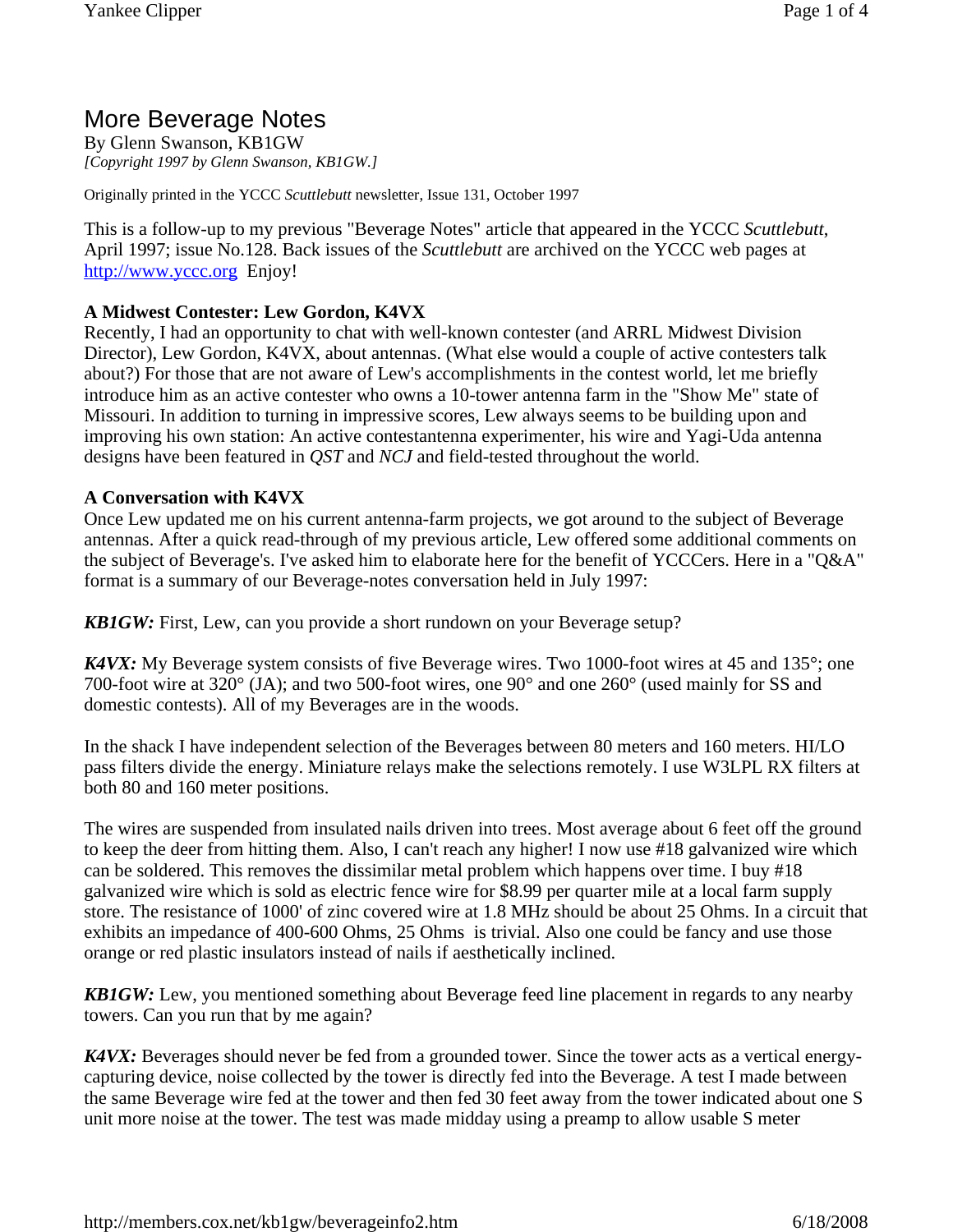readings. This was sky noise, as I have no manmade noise at my location.

*KB1GW:* Did you say you *don't* house your Beverage matching transformers in weather-proof enclosures? What's up with that?

*K4VX*: I like to see the transformer! I use ferrite toroids about 1.25-in diameter trifilar wound with about 10 turns. I series connect the three windings feeding 50-Ohm coax at the first winding and connecting the Beverage at the top. This produces a 9:1 impedance transformation.

*KB1GW:* You mentioned something about this helping in lighting-hit detection, too.

*K4VX:* Very small toroids are known to vaporize from lightning. The bigger ones wound with #18 wire seem to hold up much better. But if someone operating says they don't hear anything in some direction during the middle of the night, I don't want to have to open up a box and try to determine if the toroid or connections are OK. Let's face it at 1.8 and 3.5 MHz using a toroid core what difference does it make sealed or left to the weather?

I also terminate with 470-Ohm, 2-W carbon resistors. The 2-W jobs hold up better against lightning than smaller ones. I use a 4-foot ground rod from Radio Shack at the feed and termination. My soil has good conductivity so longer rods are not necessary. I recommend soldering braid to the copper flashed rods when they are new instead of the cheap clamps supplied.

*KB1GW:* Anything else you'd like to share on the subject with us YCCCers, Lew?

*K4VX:* The real test is this: If you are able to hear more signals than hear you, "fancying up" the Beverage system won't help! Height is also unimportant. Err on the low side. In fact a Beverage at 5 feet performs better than one at 25 to 30 feet when it comes to SNR [signal to noise ratio]. The S-meter may read higher, but the very weak ones (ESP) will escape in the additional noise pickup. *Why am I telling you guys on the East Coast this?????*

*KB1GW:* Thanks for sharing some of the things you're doing at your impressive station in Missouri, Lew. It's been fun and let us know if you come up with any other interesting insights on the subject on the "growing and feeding" of Beverage antennas.

We'll look for you in the contest wars-providing you can get through the East-Coast "wall" of YCCCers--that is! Seriously, it was a pleasure to chat with Lew: If you ever want to talk about contest antennas, I'm sure you'll find a willing participant in K4VX!

### **Beverage Induced Foldback?**

As I mentioned in my previous article on Beverages, we operated from the QTH of Peter, KB1HY, in the last ARRL DX (SSB) contest. Here are some things we learned at that time of initial checkout and operation of his ("short") 580-foot Beverage. At the time, we were using an ICOM radio that has a receive-antenna-input port (RCA-type jack) built into its rear panel. The radio also has a front-panel button that allowed us to select the receive antenna port (as opposed to receiving on the transmitting antenna), when desired. We used that receive antenna jack to feed the output of Peter's 580-foot Beverage into the radio.

In the process of using this setup, we made an interesting observation: When we transmitted into a 1/4 wavelength 160 meter antenna via the radio's SO-239 jack,

and were receiving via the Beverage port, the radio began to fold back its output—and the front-panel SWR meter indicated a 3:1 SWR.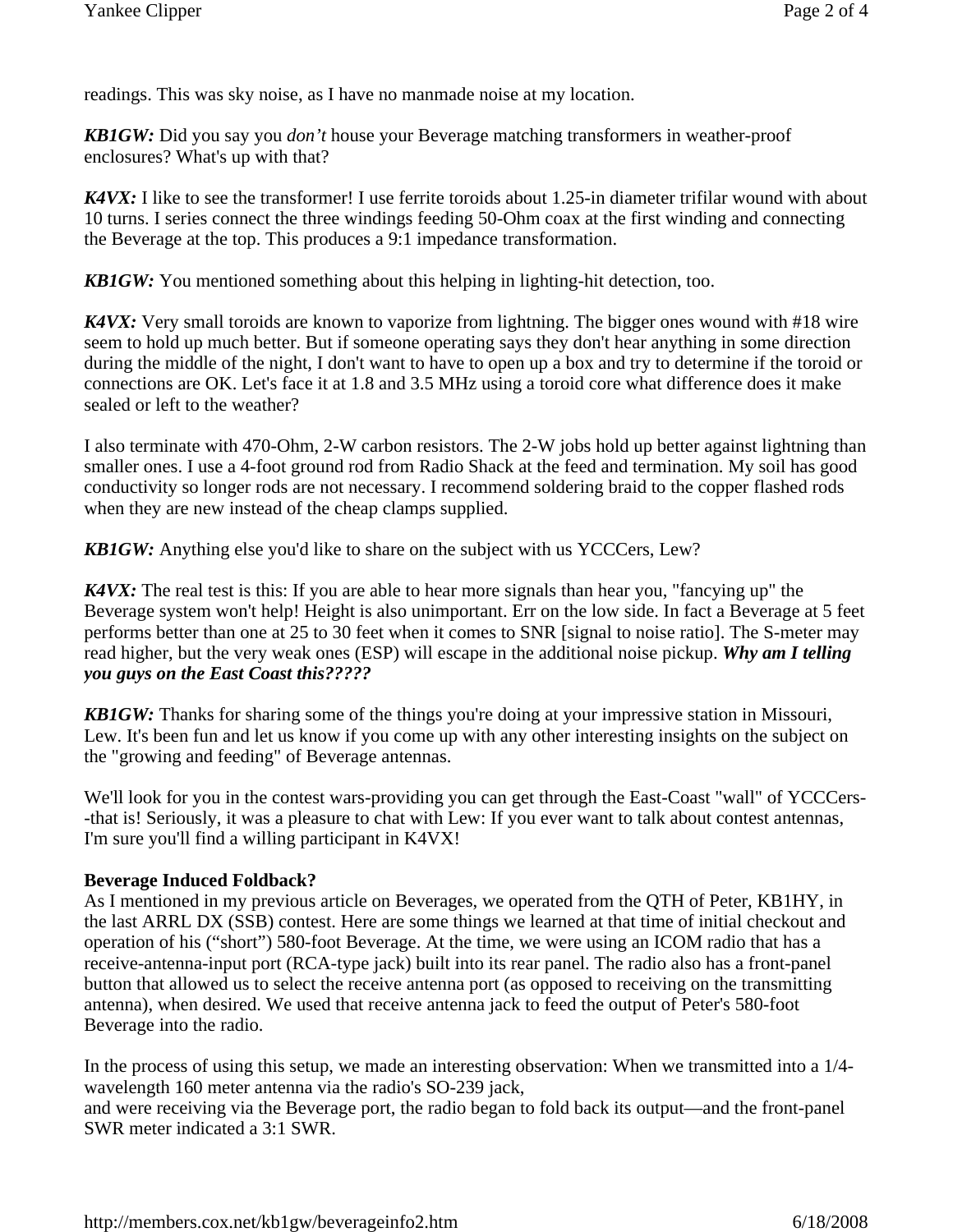"Hmm, what's going on here?," we thought. We knew the transmitting antenna was resonant on 160, and the Beverage was at least 150 feet away from--and perpendicular to -the transmitting antenna.

Finally, it dawned on us that the Beverage must have been picking up RF from the transmitting antenna and feeding it into the radio (via its receive-antenna port). The radio reacted to this stray RF by reducing its output power--just as if we'd had a mismatched transmitting antenna!

Our next thought was, "How much power is coming from the Beverage into the radio?" Peter grabbed his Daiwa Model 720B (cross-needle-type) wattmeter, set it to its 20-W range and put it in line with the Beverage feedline. That is, the Beverage was hooked up as the RF source, and a dummy load connected to the antenna port on the meter (a different spin on using a wattmeter, to be sure). This way, the meter would read RF coming *from* the Beverage and going into the dummy load.

At 100 W output into the transmitting antenna, Peter measured 0.5 W to 0.75 watts of RF feedback. This minuscule power level, when fed into the receiveinput port (via the Beverage feedline) was enough to cause the radio to react by folding back its transmitted power.

When I related this story to Randy, K5ZD, he told me that he'd measured up to 3 W of RF on his Beverage feedline when running 1.5 kW output. (Randy says he uses a relay to isolate his Beverage feedline from his radio while transmitting.) And, if you recall, my earlier Beverage article noted that Dave, K1ZZ, had reported that his keyer "went crazy" when he switched his Beverage in line while transmitting.

To illustrate that this is not a brand-specific scenario, I tried the same setup (same 160 transmitting antenna, same Beverage), with my Kenwood TS-850. (I've modified this radio to allow for a direct path into its receive line--via its internal T/R relay--from a rear-panel BNC jack.) My '850 reacted to the RF feedback from the Beverage and did not operate properly. The display flashed and the radio seemed to basically "go crazy" (not unlike K1ZZ's keyer) from the RF floating around inside it. So although it's annoying, and possibly harmful to your radio, this phenomenon is apparently not unusual, nor does it seem to be limited to any one radio brand or model.

With the '850, I solved the problem by tapping into the 12 V dc that appears during transmit (on an 8-pin DIN plug) on the back of the '850--and used it to fire an external relay that sends the Beverage output to ground during transmit. With this relay in line, the radio works fine.

Interestingly, the "transmitter foldback" phenomenon did not occur with any radio when transmitting on an 80-meter, groundmounted, vertical, or with a 40-meter rotatable dipole (at the top of Peter's 55-foottall tower), and receiving with his Beverage. And, both the 40- and 80-meter antennas are no further than 40 feet from the 160 meter transmitting antenna.

Lew Gordon, K4VX, adds: "As far as transmitted energy being picked up by a Beverage, my 160M vertical is 500-600' from my Beverages, and my 80M dipole at 160' is also far away so it's a nonproblem at my place. For those that may have a coupling problem I would suggest placing a 12V 25ma bulb (Available from Radio Shack) in series with the Beverage input on the RX. Mount two RCA plugs on a Radio Shack minibox and solder the bulb leads in between. The bulb will light with less than 1/2 watt of power which is usually not enough to do damage, but gives an indication something needs to be done such as grounding the Beverage during transmit. The bulb should burn out before RX damage would occur (hopefully)!"

The lesson learned here is that if protection is not built-in to a radio with a receive antenna input port,